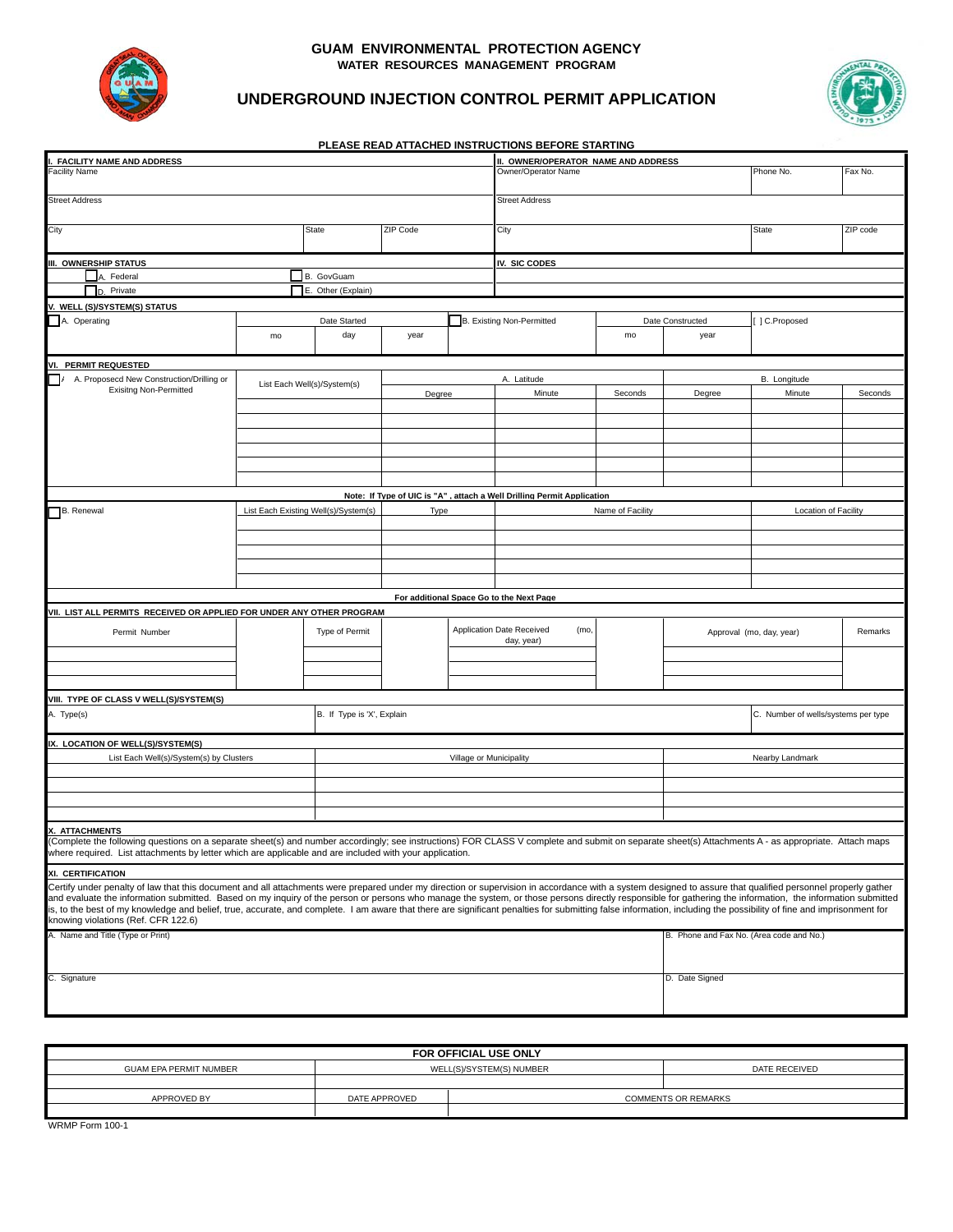| <b>VI. PERMIT REQUESTED (Continuation)</b>                             |                                         |        |                  |         |              |                            |         |
|------------------------------------------------------------------------|-----------------------------------------|--------|------------------|---------|--------------|----------------------------|---------|
| A. Proposed New<br>Construction/Drilling or Existing Non-<br>Permitted | List Each Well(s)/System(s)             |        | A. Latitude      |         | B. Longitude |                            |         |
|                                                                        |                                         | Degree | Minute           | Seconds | Degree       | Minute                     | Seconds |
|                                                                        |                                         |        |                  |         |              |                            |         |
|                                                                        |                                         |        |                  |         |              |                            |         |
|                                                                        |                                         |        |                  |         |              |                            |         |
|                                                                        |                                         |        |                  |         |              |                            |         |
|                                                                        |                                         |        |                  |         |              |                            |         |
|                                                                        |                                         |        |                  |         |              |                            |         |
|                                                                        |                                         |        |                  |         |              |                            |         |
|                                                                        |                                         |        |                  |         |              |                            |         |
|                                                                        |                                         |        |                  |         |              |                            |         |
| B. Renewal                                                             |                                         | Type   | Name of Facility |         |              | <b>Location of Faclity</b> |         |
|                                                                        | List Each Existing<br>Well(s)/System(s) |        |                  |         |              |                            |         |
|                                                                        |                                         |        |                  |         |              |                            |         |
|                                                                        |                                         |        |                  |         |              |                            |         |
|                                                                        |                                         |        |                  |         |              |                            |         |
|                                                                        |                                         |        |                  |         |              |                            |         |
|                                                                        |                                         |        |                  |         |              |                            |         |
|                                                                        |                                         |        |                  |         |              |                            |         |
|                                                                        |                                         |        |                  |         |              |                            |         |
|                                                                        |                                         |        |                  |         |              |                            |         |
|                                                                        |                                         |        |                  |         |              |                            |         |
|                                                                        |                                         |        |                  |         |              |                            |         |
|                                                                        |                                         |        |                  |         |              |                            |         |
|                                                                        |                                         |        |                  |         |              |                            |         |
|                                                                        |                                         |        |                  |         |              |                            |         |
|                                                                        |                                         |        |                  |         |              |                            |         |
|                                                                        |                                         |        |                  |         |              |                            |         |
|                                                                        |                                         |        |                  |         |              |                            |         |
|                                                                        |                                         |        |                  |         |              |                            |         |
|                                                                        |                                         |        |                  |         |              |                            |         |
|                                                                        |                                         |        |                  |         |              |                            |         |
|                                                                        |                                         |        |                  |         |              |                            |         |
|                                                                        |                                         |        |                  |         |              |                            |         |
|                                                                        |                                         |        |                  |         |              |                            |         |
|                                                                        |                                         |        |                  |         |              |                            |         |
|                                                                        |                                         |        |                  |         |              |                            |         |
|                                                                        |                                         |        |                  |         |              |                            |         |
|                                                                        |                                         |        |                  |         |              |                            |         |
|                                                                        |                                         |        |                  |         |              |                            |         |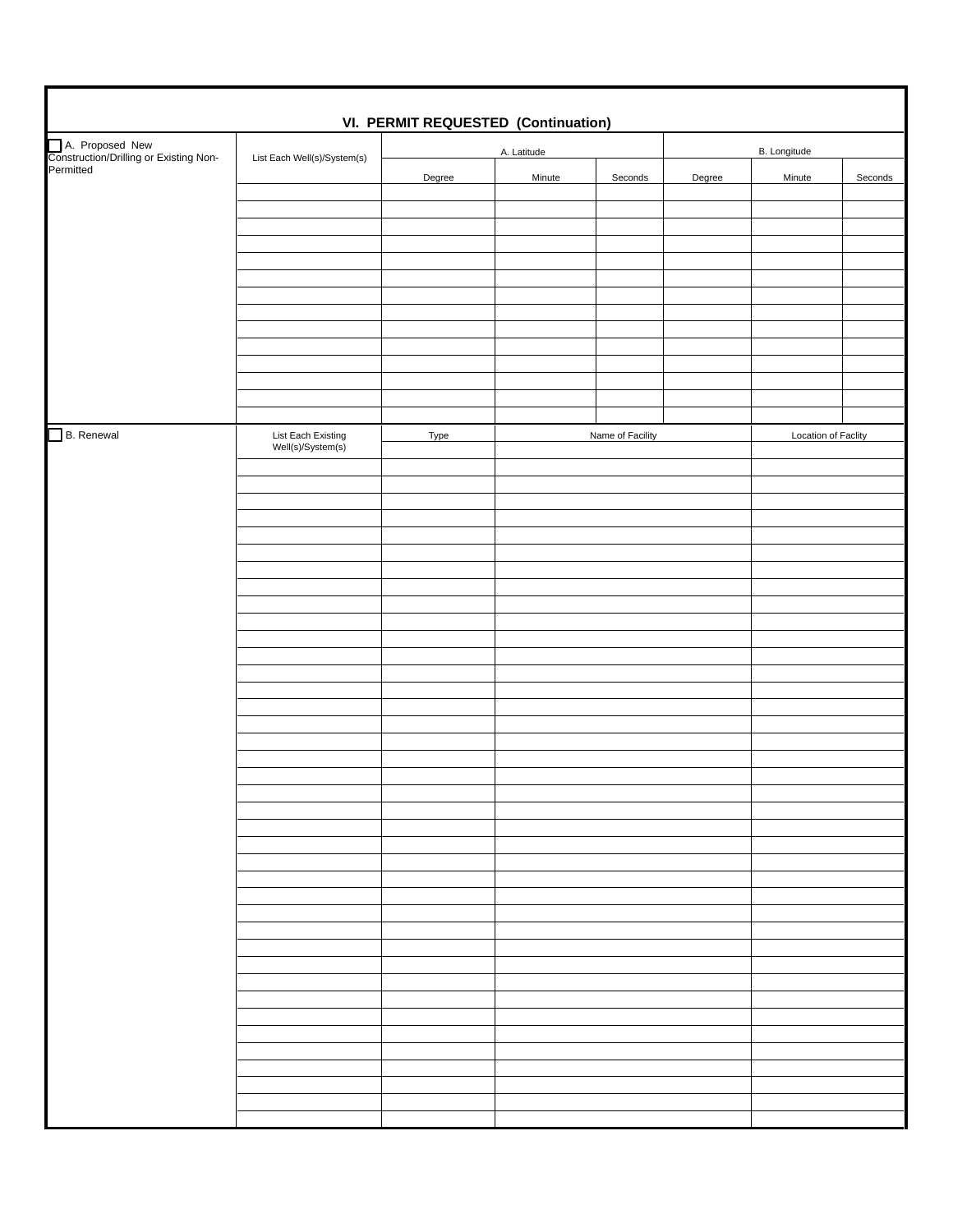# **Classes of Underground Injection Control (UIC) Wells/Systems**

| <b>Class I</b>             | Wells used to inject industrial, nuclear, and treated municipal wastewater.                                                                                                                                                                                                                                                                                                                              |
|----------------------------|----------------------------------------------------------------------------------------------------------------------------------------------------------------------------------------------------------------------------------------------------------------------------------------------------------------------------------------------------------------------------------------------------------|
| <b>Class II</b>            | Wells used to dispose of waste from oil and natural gas production or to<br>store liquid hydrocarbons.                                                                                                                                                                                                                                                                                                   |
| <b>Class III</b>           | Wells used to inject fluids for the extraction and recovery of minerals, for<br>in-situ gasification of oil shale and coal, and to recover geothermal energy.                                                                                                                                                                                                                                            |
| <b>Class IV</b>            | Wells used to inject hazardous or radioactive waste fluids from waste<br>management facilities.                                                                                                                                                                                                                                                                                                          |
| <b>Class V</b>             | Wells used for the emplacement or disposal of storm water or fluids<br>through a well or subsurface distribution system, an improved sink hole, a<br>septic system that has the capacity to serve twenty or more people per day,<br>cooling water and air conditioning return flow systems, salt water barrier<br>systems, subsidence control systems, and wells not covered in Classes I<br>through IV. |
| Type "A"                   | A well/system that is a manually or mechanically bored, drilled, shaft -<br>driven, and dug hole where the depth is greater than the largest surface<br>dimension.                                                                                                                                                                                                                                       |
| $\mathbf{G}$               | An improved sink hole.                                                                                                                                                                                                                                                                                                                                                                                   |
| C                          | A subsurface drainage distribution well/system.                                                                                                                                                                                                                                                                                                                                                          |
| $\mathbf{Y}$               | A septic system that has the capacity to serve twenty or more people per<br>day                                                                                                                                                                                                                                                                                                                          |
| $\mathbf{F}$               | Cooling water and air conditioning return flow system.                                                                                                                                                                                                                                                                                                                                                   |
| $\mathfrak{c}_{F}$         | Salt water barrier systems.                                                                                                                                                                                                                                                                                                                                                                              |
| $\mathfrak{C}(\mathbf{X})$ | Wells not included in the types above which may be permitted under the                                                                                                                                                                                                                                                                                                                                   |
|                            | Guam UIC Program.                                                                                                                                                                                                                                                                                                                                                                                        |

### **Note: Classes I thru IV are currently not allowed and will not be permitted in Guam.**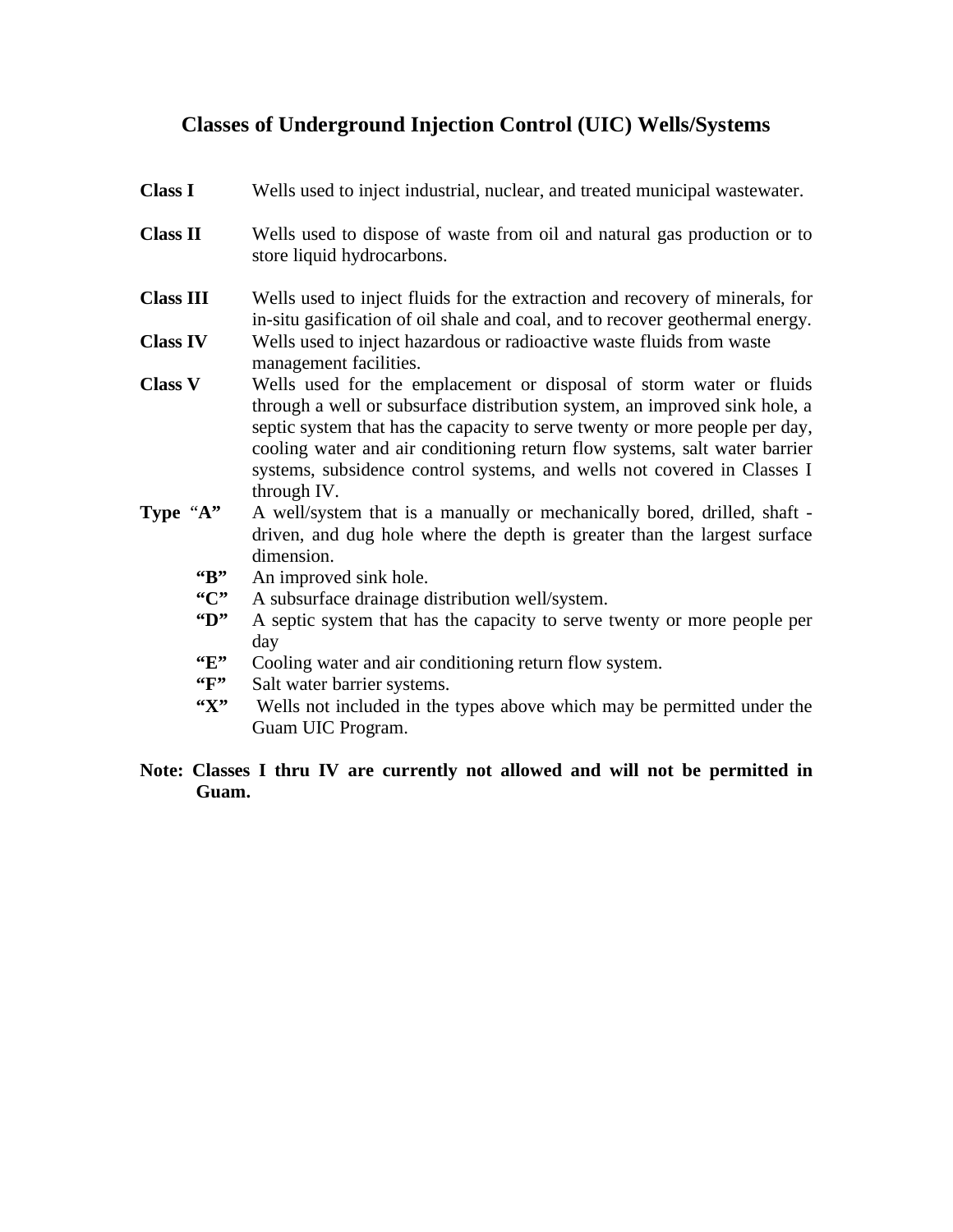## **INSTRUCTIONS - Class V UIC Permit Application**

**Paperwork Reduction Act:** The public reporting and record keeping burden for this collection of information is estimated to 32 hours for a Class V well/system application. Burden means the total time, effort, or financial resource expended by persons to generate, maintain, retain, or disclose or provide information to or for a Federal Agency. This includes the time needed to review instructions; develop, acquire, install, and utilize technology and systems for the purposes of collecting, validating, and verifying information, processing and maintaining information, and disclosing and providing information; adjust the existing ways to comply with any previously applicable instructions and requirements; train personnel to be able to respond to the collection of information; search data sources; complete and review the collection of information; and, transmit or otherwise disclose the information. Send comments on the Agency's need for this information, the accuracy of the provided burden estimates, and any suggested methods for minimizing respondent burden. This form must be completed by all owners or operators of Class V injection wells/systems and submit to the Administrator of Guam EPA.

- **I. FACILITY NAME AND ADDRESS** Name and address of the facility.
- **II. OWNER/OPERATOR NAME AND ADDRESS** Name and address of the owner/operator of facility.
- **III. OWNERSHIP STATUS** Mark the appropriate box to indicate the type of ownership.
- **IV. SIC CODES** List at least one and no more than four Standard Industrial Classification (SIC) Codes that best describe the nature of the business in order of priority. SIC Codes is available at website (such as www.osha.gov/oshstats/sicser.html) or other reference books/materials.
- **V. WELL/SYSTEM STATUS** Mark Box A if the application(s) is for renewal of a currently permitted well(s)/system(s). Mark Box B if the application(s) is for an existing non-permitted well(s)/system(s) operating since September 25, 1981, the effective date the UIC Program was adopted in Guam. Mark Box C if the application is for a proposed new well(s)/system(s).
- **VI. PERMIT REQUESTED** Mark Box A if the application(s) is for renewal of a current permit(s). List each existing well(s/system(s) and provide coordinates to indicate specific location. Coordinates can be obtained through land survey or Global Positioning Systems. Additional page is provided for more listings. Mark Box B if the application is for a proposed new construction/drilling or an existing non-permitted well(s)/systems(s). Indicate the type of Class V well(s)/system(s) and the name and location of the facility or project. If the type of the well is "A", a Well Drilling Permit application shall be attached.
- **VII. LIST ALL PERMITS RECEIVED OR APPLIED FOR UNDER ANY OTHER PROGRAM** - List all permits for construction or operating received or applied for under any other program, such as NPDES, RCRA, etc.
- **VIII. TYPE OF CLASS V WELL/SYSTEM** Enter the type of Class V well/system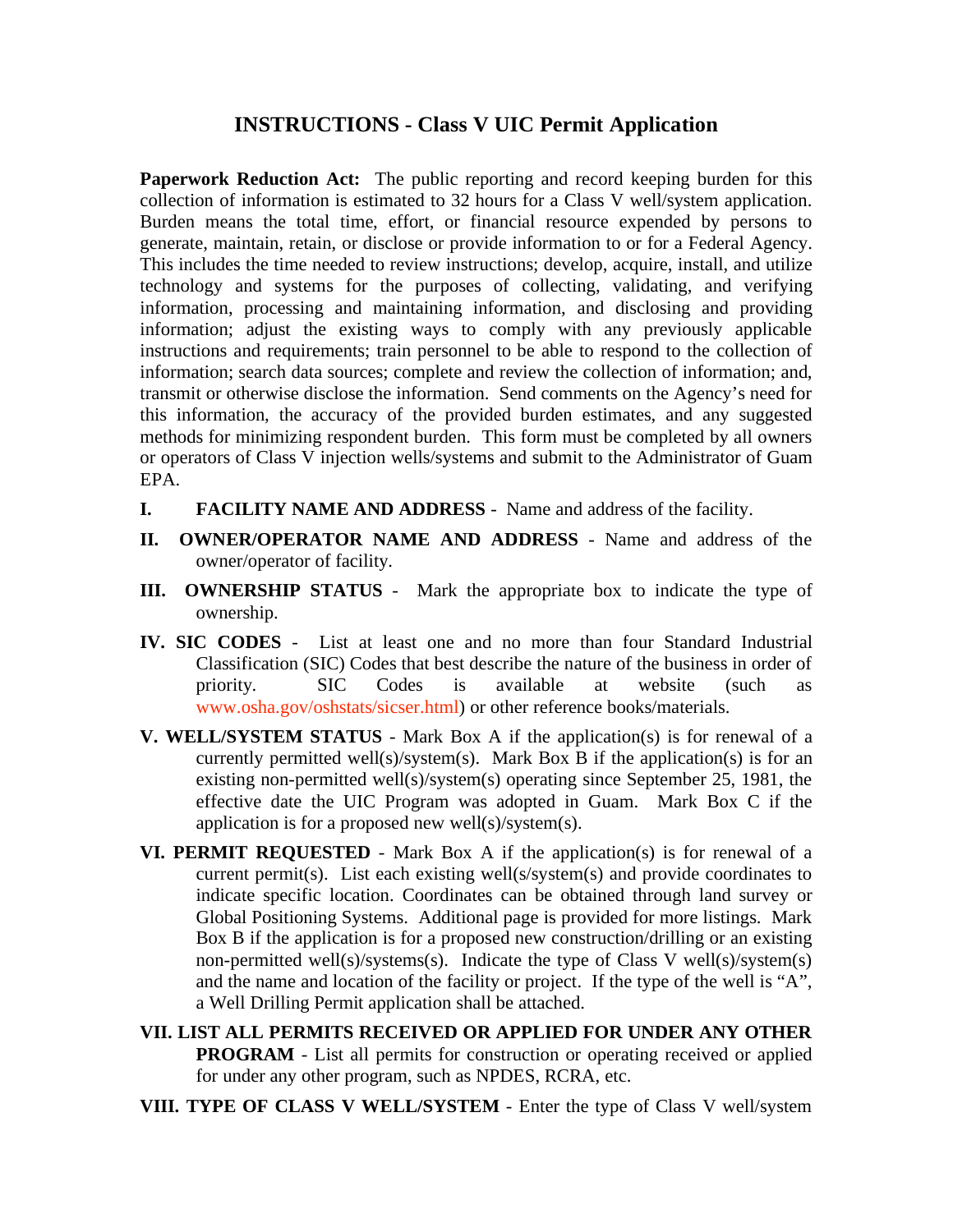for which a permit is requested. When selecting type "A" please explain.

- **IX. LOCATION OF WELL/SYSTEM** List each well(s)/system(s) by cluster or area (if applicable). For renewal, refer to the current permits for area number. Indicate the village and nearby landmark for quick direction.
- **X. ATTACHMENTS** Submit attachments as described below.
- **XI. CERTIFICATION** All permit applications must be signed by a principal executive or at least the level of vice-president for a corporation; by a general partner or the proprietor for a partnership or sole proprietorship; and by a principal executive or ranking elected official for a Federal or Government of Guam agency/department.